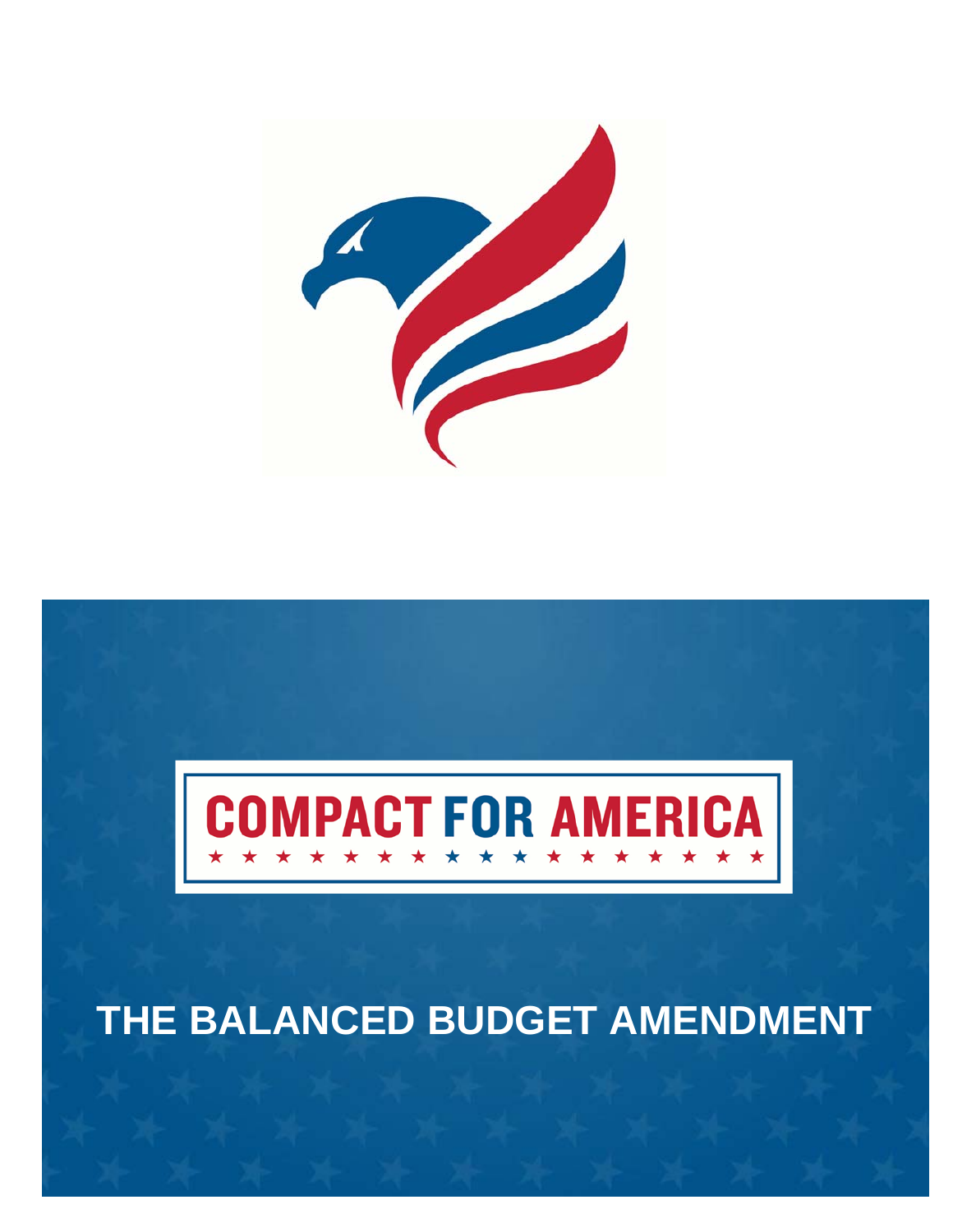## **THE BALANCED BUDGET AMENDMENT**

**Section 1.** Total outlays of the government of the United States shall not exceed total receipts of the government of the United States at any point in time unless the excess of outlays over receipts is financed exclusively by debt issued in strict conformity with this article.

**Section 2.** Outstanding debt shall not exceed authorized debt, which initially shall be an amount equal to 105 percent of the outstanding debt on the effective date of this article. Authorized debt shall not be increased above its aforesaid initial amount unless such increase is first approved by the legislatures of the several states as provided in Section 3.

Section 3. From time to time, Congress may increase authorized debt to an amount in excess of its initial amount set by Section 2 only if it first publicly refers to the legislatures of the several states an unconditional, single subject measure proposing the amount of such increase, in such form as provided by law, and the measure is thereafter publicly and unconditionally approved by a simple majority of the legislatures of the several states, in such form as provided respectively by state law; provided that no inducement requiring an expenditure or tax levy shall be demanded, offered or accepted as a quid pro quo for such approval. If such approval is not obtained within sixty (60) calendar days after referral then the measure shall be deemed disapproved and the authorized debt shall thereby remain unchanged.

**Section 4.** Whenever the outstanding debt exceeds 98 percent of the debt limit set by Section 2, the President shall enforce said limit by publicly designating specific expenditures for impoundment in an amount sufficient to ensure outstanding debt shall not exceed the authorized debt. Said impoundment shall become effective thirty (30) days thereafter, unless Congress first designates an alternate impoundment of the same or greater amount by concurrent resolution, which shall become immediately effective. The failure of the President to designate or enforce the required impoundment is an impeachable misdemeanor. Any purported issuance or incurrence of any debt in excess of the debt limit set by Section 2 is void.

**Section 5.** No bill that provides for a new or increased general revenue tax shall become law unless approved by a two-thirds roll call vote of the whole number of each House of Congress. However, this requirement shall not apply to any bill that provides for a new end user sales tax which would completely replace every existing income tax levied by the government of the United States; or for the reduction or elimination of an exemption, deduction, or credit allowed under an existing general revenue tax.

**Section 6.** For purposes of this article, "debt" means any obligation backed by the full faith and credit of the government of the United States; "outstanding debt" means all debt held in any account and by any entity at a given point in time; "authorized debt" means the maximum total amount of debt that may be lawfully issued and outstanding at any single point in time under this article; "total outlays of the government of the United States" means all expenditures of the government of the United States from any source; "total receipts of the government of the United States" means all tax receipts and other income of the government of the United States, excluding proceeds from its issuance or incurrence of debt or any type of liability; "impoundment" means a proposal not to spend all or part of a sum of money appropriated by Congress; and "general revenue tax" means any income tax, sales tax, or value-added tax levied by the government of the United States excluding imposts and duties.

**Section 7.** This article is immediately operative upon ratification, self-enforcing, and Congress may enact conforming legislation to facilitate enforcement.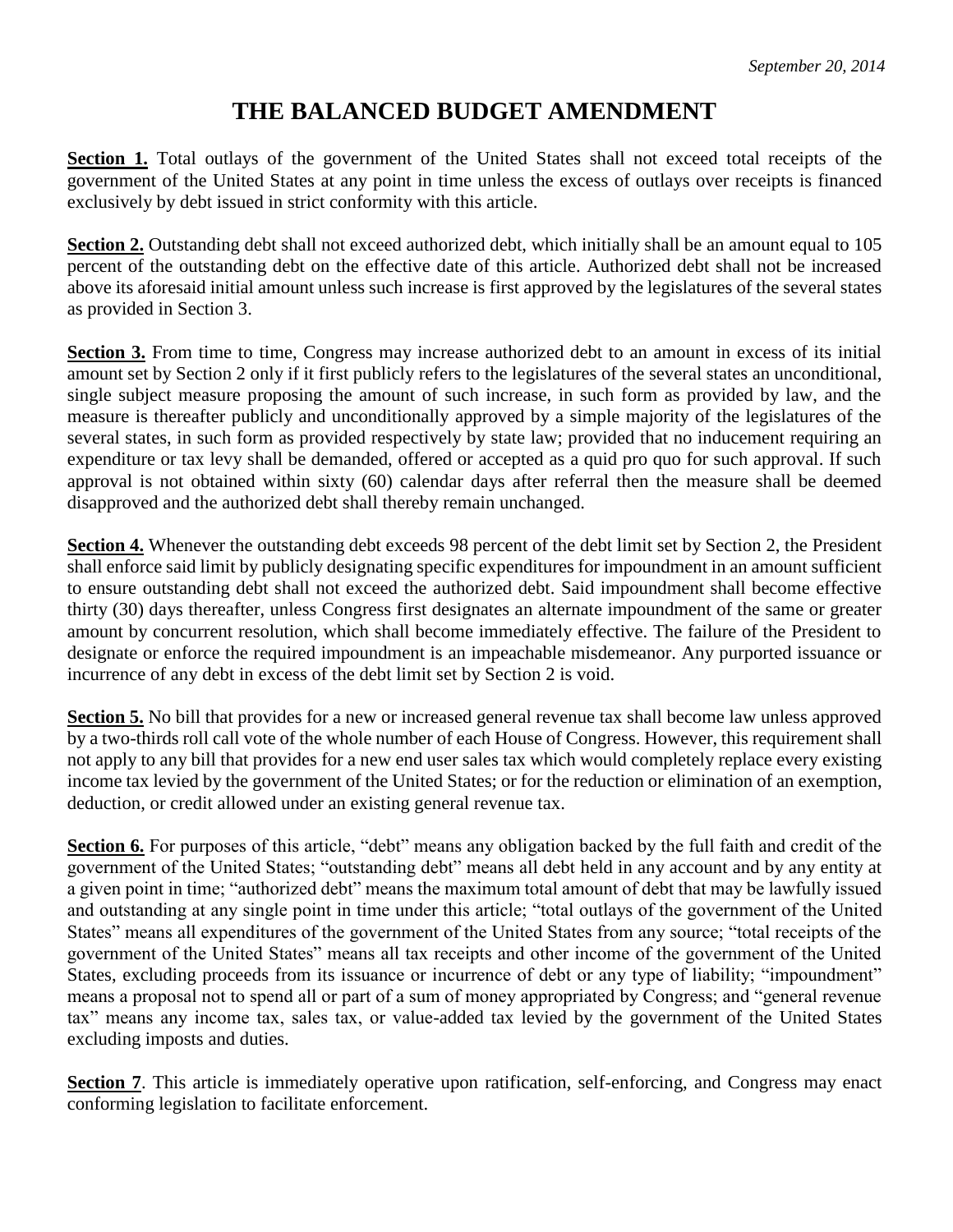

## The Compact for Balanced Budget: *Section by Section BBA Analysis September 20, 2014*

## **Overview**

Looking to Washington is not the solution to our fiscal crisis. There is a reason for that – it is the unchecked concentrated power to incur limitless debt in Washington that is the problem. Think about it: Washington is an outrageously bankrupt debtor and what does the Constitution allow for? It allows for that same debtor to write its own credit limit. This is a dangerous concentration of power. The exponential growth of spending that is happening in Washington should not be any surprise–how could it be any other way?

The national debt problem is a systemic problem. It is a systemic problem because debt enables unprincipled elected officials in Washington to essentially buy votes. They can buy all the political benefits of the spending (or unsustainable tax policies) that they want and then shift the costs to non-voting future generations with little or no immediate impact on their political careers. That is why 49 states currently have some form of debt limit or balanced budget requirement either in their constitutions, or by case law or statute. The states recognized long ago that the potential for abuse of unlimited borrowing capacity is too great to tolerate in a republican form of government that must protect future generations as much as the present.

Over 200 years ago, in 1798, Thomas Jefferson said that if there was just one more amendment that would take away the power of borrowing from the federal government then that would be enough to restore the Constitution to its original principles. What was true fewer than 10 years after ratification is still true today. This is exactly what is at the heart of the Compact for a Balanced Budget. It is a powerful and plausible balanced budget amendment, every policy component of which polls out with supermajority support. It is not meant to be an exercise in abstract reasoning. Time is of the essence–the future of our children is in jeopardy.

The following overview specifies the text and describes the goals and objectives of the seven sections of this powerful amendment, which is at the heart of the Compact for a Balanced Budget:

### **Section 1**

*"Section 1. Total outlays of the government of the United States shall not exceed total receipts of the government of the United States at any point in time unless the excess of outlays over receipts is financed exclusively by debt issued in strict conformity with this article."*

**Summary:** Section 1 is the definition of balance. This section says that total outlays, meaning total expenditures, are limited at all points in time to total receipts, which are defined as all tax receipts and other income but excluding the proceeds from debt or the incurrence of a liability. The intention of this definition is to limit spending to only taxes and cash inflows like taxes. The only exception to this rule is the use of the line of credit described in Section 2 to handle cash flow volatility.

**Commentary:** Is it possible to have a "non-gameable" definition of balance that will survive attempts by Congress to undermine the amendment? Yes, in fact it is very simple – you restrict spending to cash flow at any and every point in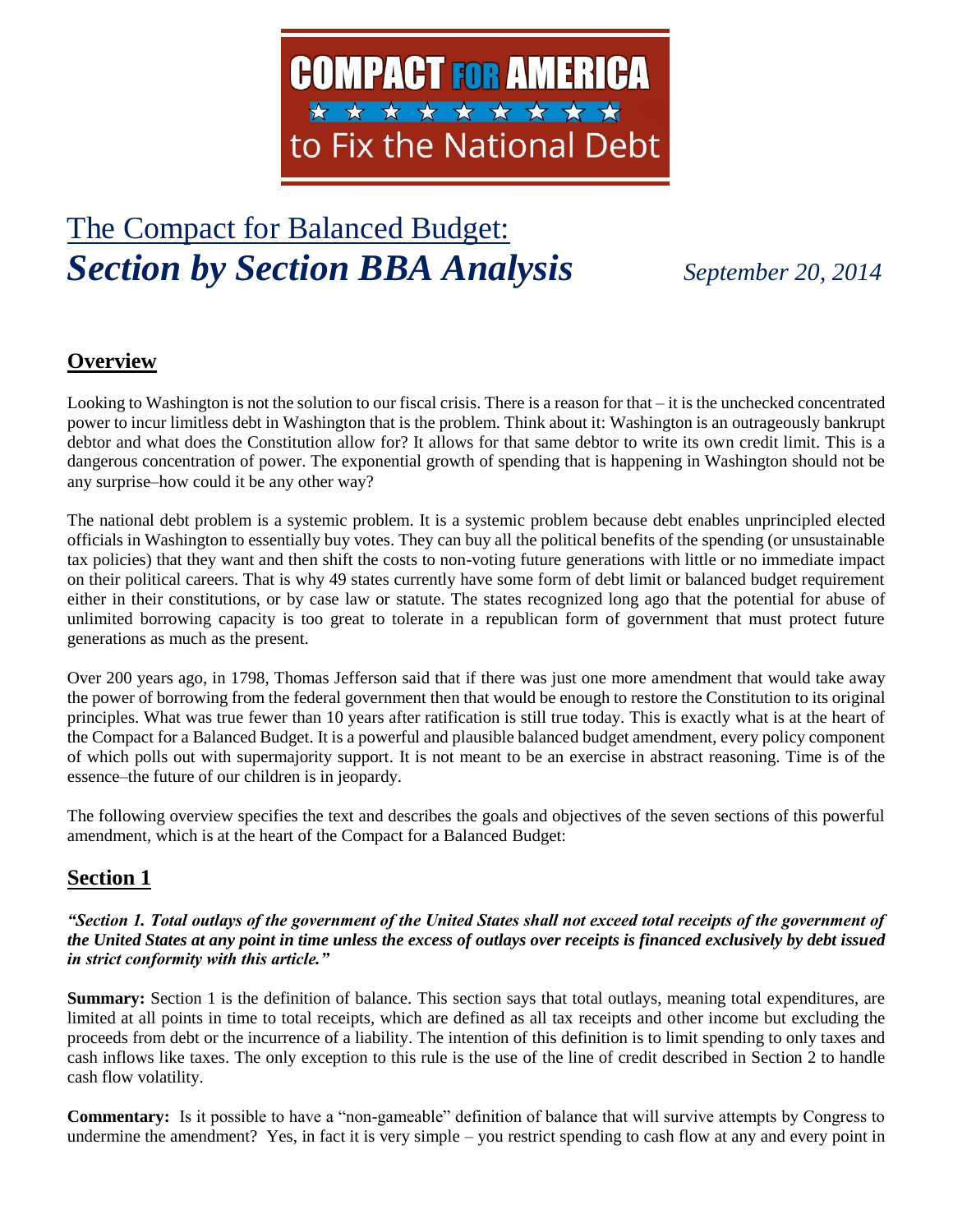time. Obviously, there is cash flow volatility on a daily basis – taxes don't always come in when spending needs to occur, or tax revenues may not be enough to cover appropriated expenditures. How is this handled? Again – very simple - you provide an approved revolving line of credit that that can be tapped to handle the cash flow volatility.

## **Section 2**

*"Section 2. Outstanding debt shall not exceed authorized debt, which initially shall be an amount equal to 105 percent of the outstanding debt on the effective date of this article. Authorized debt shall not be increased above its aforesaid initial amount unless such increase is first approved by the legislatures of the several states as provided in Section 3."*

**Summary:** Section 2 is the establishment of the revolving line of credit. It is initially fixed at 105% of the total outstanding debt on the date of ratification.

**Commentary:** As an example, if there were \$20 trillion of outstanding debt at the time of ratification, the revolving line of credit would be initially set at \$21 trillion. The extra \$1 trillion would provide approximately 1 to 1.5 years of borrowing capacity based on the current annual deficit rates. This is the time period that Congress will have to try and figure out what to do next.

## **Section 3**

*"Section 3. From time to time, Congress may increase authorized debt to an amount in excess of its initial amount set by Section 2 only if it first publicly refers to the legislatures of the several states an unconditional, single subject measure proposing the amount of such increase, in such form as provided by law, and the measure is thereafter publicly and unconditionally approved by a simple majority of the legislatures of the several states, in such form as provided respectively by state law; provided that no inducement requiring an expenditure or tax levy shall be demanded, offered or accepted as a quid pro quo for such approval. If such approval is not obtained within sixty (60) calendar days after referral then the measure shall be deemed disapproved and the authorized debt shall thereby remain unchanged."*

**Summary:** Section 3 is the referendum process whereby if Congress wants to increase that initial revolving line of credit, it would refer out a measure to the states and a majority would have to approve the debt limit increase. The significant thing about this provision is that it deems void (in combination with Section 4, discussed below) any issuance of debt that is premised on a quid-pro-quo for such approval. This means the possibility of the states being coerced or literally bribed into approving a debt limit increase is greatly minimized because it risks the soundness of the bond issuance. The issuance could be deemed void as a result of such horse-trading, which could spook the bond markets. This would keep the referendum process clean and non-coercive, more like what is seen in bond referendums at the school district level.

**Commentary:** The key thing to understand about this amendment is that the initial debt limit is fixed constitutionally. Unlike the current system, the debtor (the federal government) does not get to set its own credit limit. The federal government would not have any power independently or exclusively to raise its own debt limit as it has, or to eliminate it. Instead, any proposal to increase the debt limit requires a referendum of the state legislatures. In other words, a simple majority of the state legislatures have to approve a request by Congress. Keep in mind that this is the kind of system we typically entrust our school boards with. We do not trust our school boards in issuing new bonds without a referendum and yet we have the federal government doing this on a daily basis. With this oversight function, the states will begin to restore their proper role within the Constitution's balance of federalism.

## **Section 4**

*"Section 4. Whenever the outstanding debt exceeds 98 percent of the debt limit set by Section 2, the President shall enforce said limit by publicly designating specific expenditures for impoundment in an amount sufficient to ensure outstanding debt shall not exceed the authorized debt. Said impoundment shall become effective thirty (30) days thereafter, unless Congress first designates an alternate impoundment of the same or greater amount by concurrent*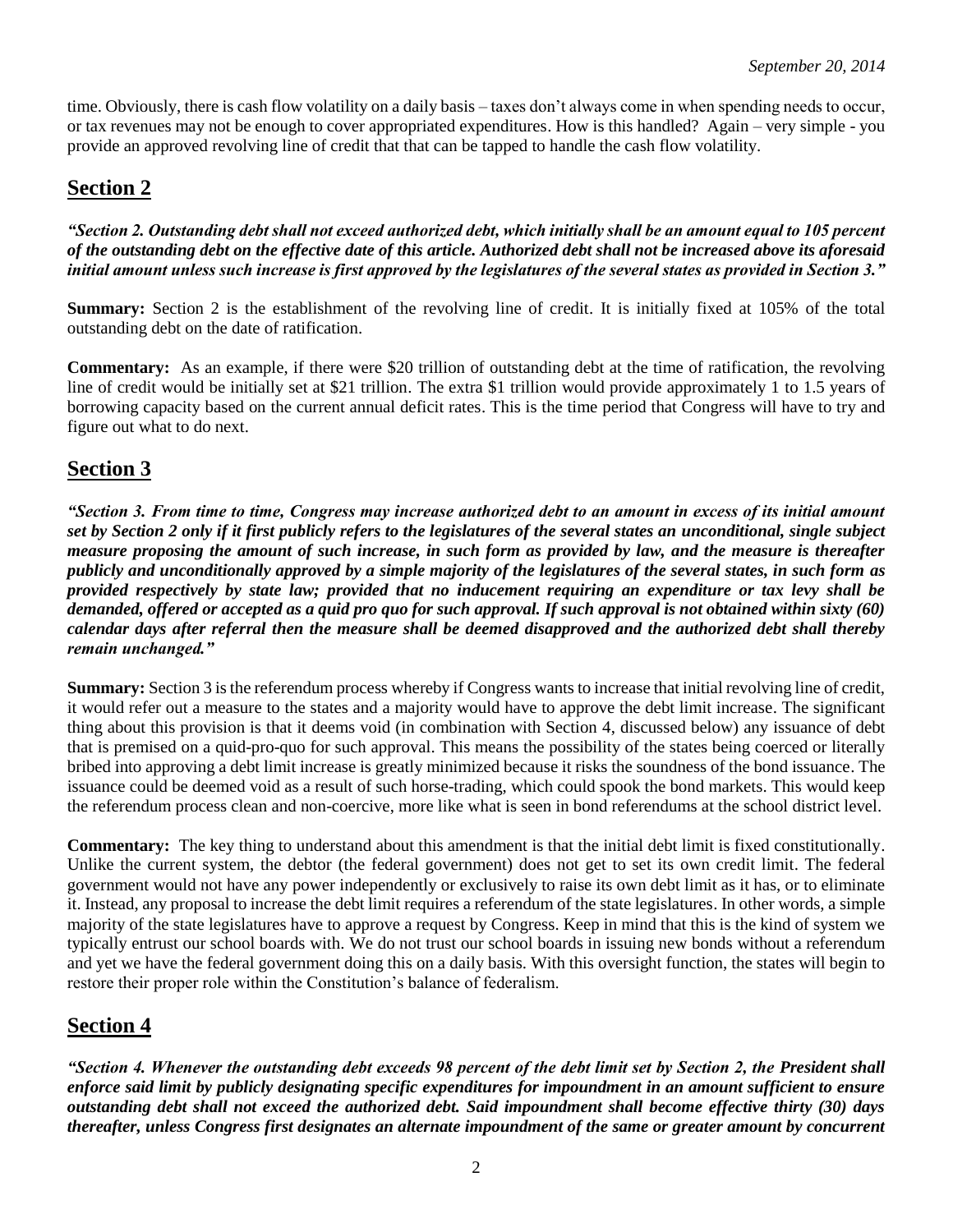#### *resolution, which shall become immediately effective. The failure of the President to designate or enforce the required impoundment is an impeachable misdemeanor. Any purported issuance or incurrence of any debt in excess of the debt limit set by Section 2 is void."*

**Summary:** Section 4 regulates the impoundment process that is necessary to enforce the amendment's debt limit. Roughly six months prior to hitting the debt limit, all the parties will be required to put their cards on the table as to what they would have to impound if the debt limit is not increased or if taxes or spending are not raised or cut.

**Commentary:** The section deals directly with the concern about the "game of chicken" that is currently being played with the debt limit. The debate starts at the last moment and goes into the midnight hour; the credit rating of the country is threatened; and in the end, everything is ignored anyway because Congress ultimately raises the debt limit.

Built into this amendment is a very simple process to avoid these problems. As soon as the nation's borrowing is within two percent of the debt limit (another way to say this is that 98% of the current debt limit has been reached) the President would have a mandatory obligation to start delaying spending in anticipation of reaching the debt limit. This is called an "impoundment." And this is not a new power. It is actually an implied power that Presidents have always had, the only proviso being that the Supreme Court has ruled that impoundments cannot be used for political retaliation or disregarding congressional appropriations were sufficient funds exist to implement them. This is still the case law today. It would still be the case law if this amendment were in place.

Using the example where the debt limit is initially established at \$21 trillion, the impoundment threshold would begin when outstanding debt reached 98% of this amount, or approximately \$20.6 trillion. The 2% cushion would provide approximately six months of lead time before the debt limit would be reached at current deficit spending rates. At that point, the President would have to take the politically-risky move of designating what would have to be delayed in order to enforce the debt limit. Congress would have 30 days to override the President's proposed impoundments with alternatives of equal or greater amounts. With this amount of lead time – there will be no game of chicken. What it will do is force everyone's cards on the table and start a serious discussion that is transparent to the American People.

We will know who is responsible for any impoundment that is enforced. There will not be hands pointing to each other. It will either be the President's impoundments or it will be Congressional impoundments. And if neither one acts, spending will be limited to tax receipts as soon once the debt limit is reached. At that time, there will be an automatic sequester that limits spending to tax receipts per the language of section 1. The amendment further provides that the President could be impeached for allowing this to occur.

### **Section 5**

*"Section 5. No bill that provides for a new or increased general revenue tax shall become law unless approved by a two-thirds roll call vote of the whole number of each House of Congress. However, this requirement shall not apply to any bill that provides for a new end user sales tax which would completely replace every existing income tax levied*  by the government of the United States; or for the reduction or elimination of an exemption, deduction, or credit *allowed under an existing general revenue tax."*

**Summary:** Section 5 furnishes a constitutional tax limit. It establishes the general rule of two-thirds vote of each house of Congress is required for any increased or new taxes, with three exceptions of using simple majority votes to 1) move to a fairer tax by replacing the current income tax system with a national sales tax, 2) move to a flatter tax code by eliminating loopholes, exemptions, credits and deductions, or 3) to increase tariffs and fees. This approach is considered a compromise that is principled in nature.

**Commentary:** We have a moral choice here. Let's not forget that if we intend to repay our debt – then that repayment is made through taxes. So debt is taxes if we intend to repay it. The idea that somehow restraining debt is not limiting taxes is not true - restraining debt is limiting taxes. If we don't limit debt, what we are really doing is we are saying we want to tax future voiceless non-voting generations for our policy choices today. In other words, if we don't limit debt,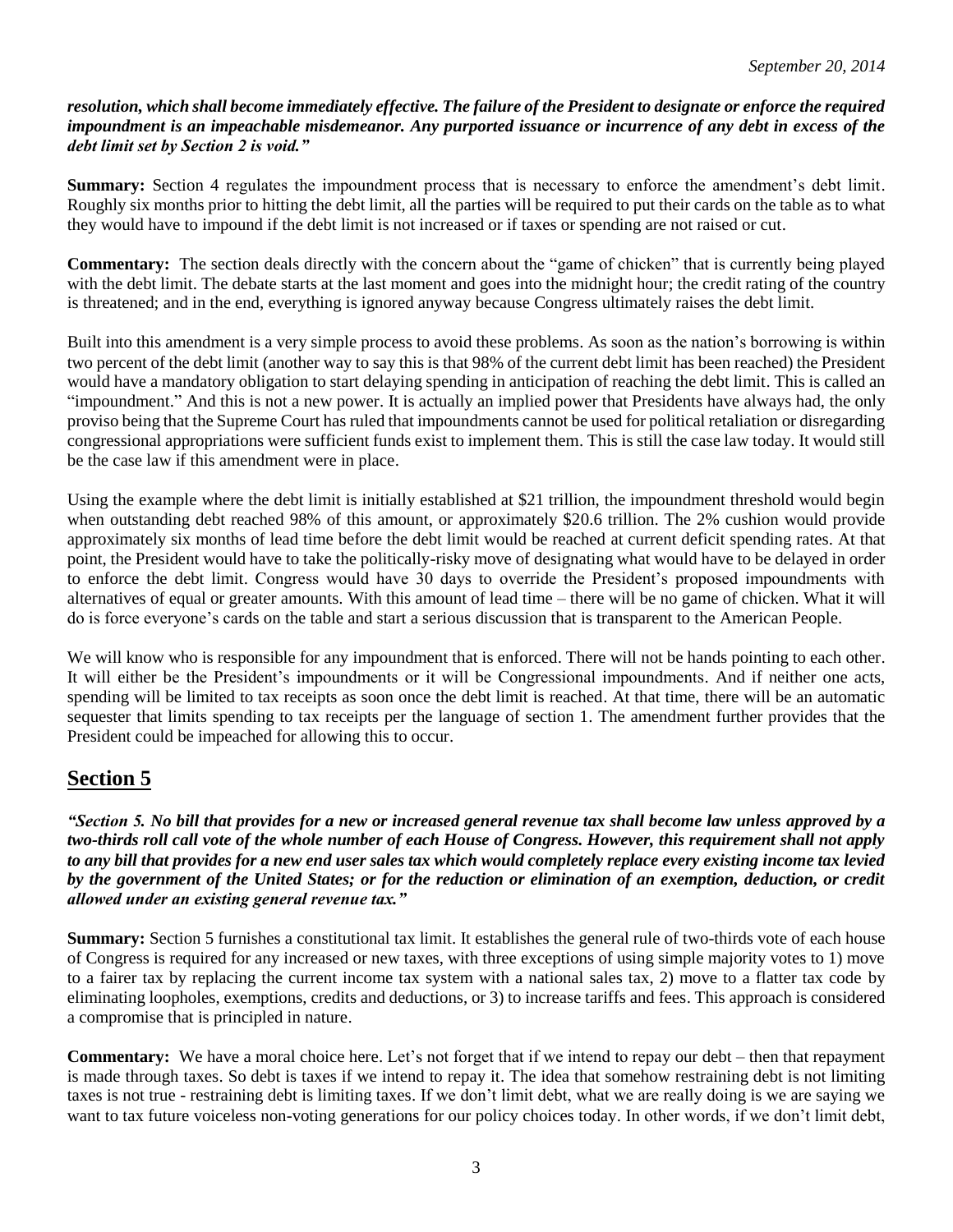we would rather have taxation without representation – a violation of a basic principle our country was founded upon. Basically you are denying the voice of people impacted by this country's decisions in the political process through unlimited debt.

Nevertheless, this section avoids the possibility of a "tax-mageddon." Some are concerned that if debt is restrained too much, dangerous tax increases will occur in the short term. No doubt, there could be some really bad tax policy if we swing too far in the way of increasing revenues. Consequently, the amendment requires that 2/3 of the whole of each house (not a quorum) would have to approve any new tax or any increase in an existing tax - but with three key exceptions. There is an exception for completely replacing the current income tax with an end-user sales tax. This exception is, in fact, a limitation on the federal government's existing taxing authority. Right now, without the amendment, Congress could levy a national sales tax as a type of excise or impost with only simple majorities in both houses. Indeed, without this amendment in place, Congress could levy a new national sales tax on top of the current income tax. The balance budget amendment would prevent this – providing an improvement and a restriction on Congressional taxing power that does not currently exist. This is because the amendment would require any new national sales tax to completely replace all existing income taxes if it were to be approved with simple majorities of Congress. This would be a one-time occurrence because once all existing income taxes are replaced by a new national sales tax, the provision cannot be invoked again.

Another alternative for raising revenue would be to eliminate deductions, credits and exemptions – typically called "loopholes." That can be done with simple majorities. Estimates range up to a trillion dollars in revenue that could be obtained by flattening out the tax code that way. And finally, tariffs or fees are not touched by this amendment. They could continue to be enacted or raised by simple majority votes of Congress as is the currently the case.

Some may say this is not enough protection from taxes. That criticism must be thought through carefully in terms of the political dynamics of the amendment. If Congress wants to exercise simple majority approval of any increase in revenue, they will be forced to run through a narrow gap. They will be forced to run head-long into powerful special interests. This would not preclude new tax revenues, but it will tend to cause deficits to be closed more by spending cuts first. Thus, while the amendment provides flexibility and an opportunity for increased tax revenues, it minimizes the risk of tax-mageddon. At the same time, it also recognizes the moral fact that it is wrong to tax future generations for the policy choices of today in the name of maintaining unlimited borrowing capacity.

### **Section 6**

*"Section 6. For purposes of this article, "debt" means any obligation backed by the full faith and credit of the government of the United States; "outstanding debt" means all debt held in any account and by any entity at a given point in time; "authorized debt" means the maximum total amount of debt that may be lawfully issued and outstanding at any single point in time under this article; "total outlays of the government of the United States" means all expenditures of the government of the United States from any source; "total receipts of the government of the United States" means all tax receipts and other income of the government of the United States, excluding proceeds from its issuance or incurrence of debt or any type of liability; "impoundment" means a proposal not to spend all or part of a sum of money appropriated by Congress; and "general revenue tax" means any income tax, sales tax, or value-added tax levied by the government of the United States excluding imposts and duties."*

**Summary:** Section 6 includes the definition for terms used throughout the amendment.

**Commentary:** The definitions used in Section 6 are designed to maximize transparency and eliminate all known tactics used to circumvent constitutional debt limits. The definition of debt is meant to limit available credit to ordinary full faith and credit bonding. The definition of outstanding debt is meant to ensure that the debt limit is set in relation to bonds held anywhere and by anything—rather than off-books borrowing and other exotic means of funding government. This ensures, among other things, that debt held by the Federal Reserve is still counted against the debt limit even if the Federal Reserve (like the Bank of England recently declared) decided essentially never to cash them in. The definition of "total outlays" is meant to be as broad as possible to ensure the spending limit in Section 1 reaches all spending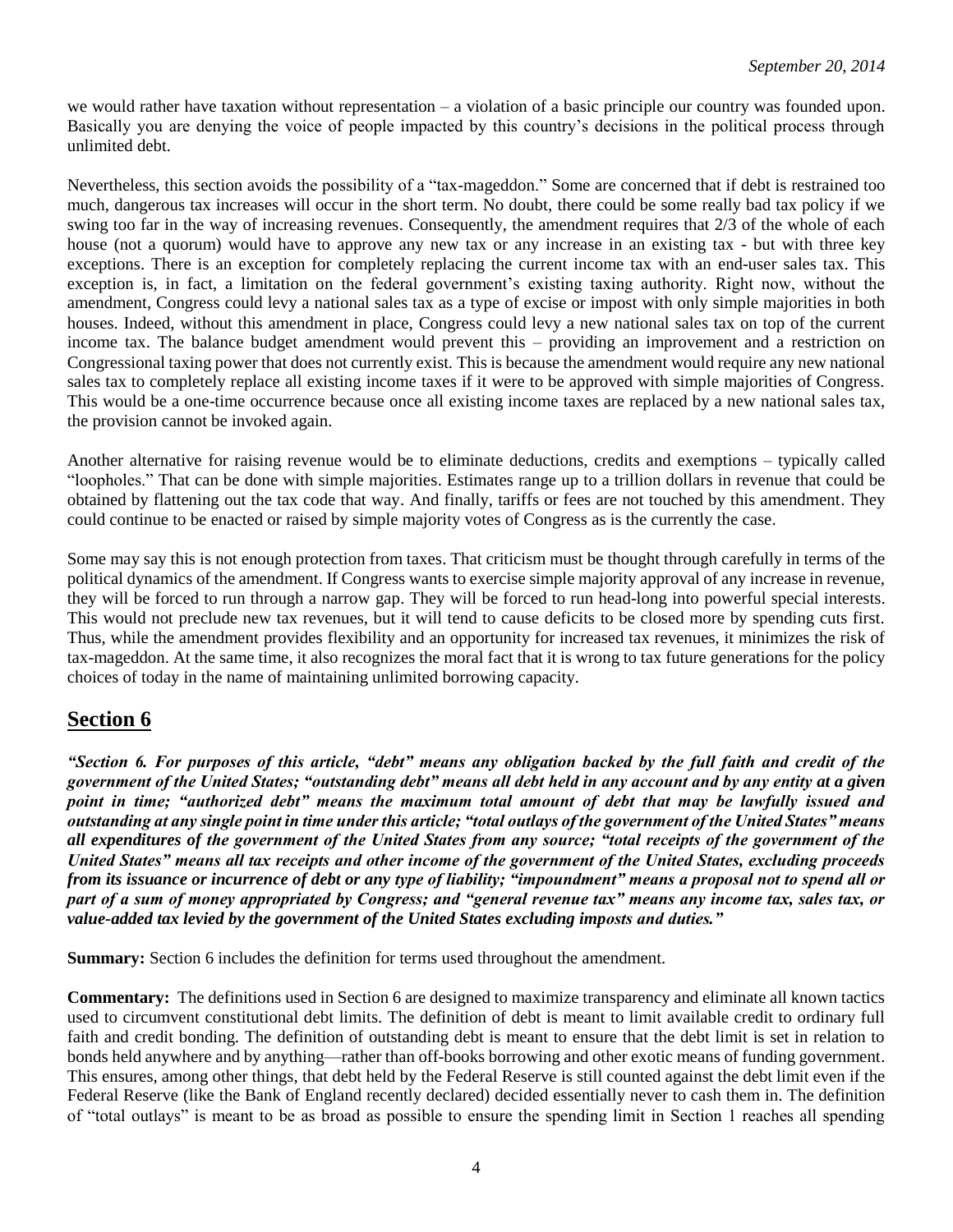attributable to the federal government. The definition of "total receipts" is designed to be as narrow as possible to prevent the deposit of receipts from trust fund-raiding, money printing, or sale/lease-back schemes from directly increasing the spending limit. The definition of "impoundment" is used to conform to the current constitutional understanding of the President's inherent impoundment power to avoid any possibility that Section 4 could be construed as granting new impoundment powers, rather than regulating existing impoundment powers. The definition of "general revenue tax" is meant to restrict the two-thirds approval requirement of the tax limit to the subset of the federal government's taxing powers that are most likely to be abused (income and sales taxes).

## **Section 7**

*"Section 7. This article is immediately operative upon ratification, self-enforcing, and Congress may enact conforming legislation to facilitate enforcement."*

**Summary:** Section 7 is the "self-enforcement" provision, which means that Congress does not have to pass any further laws or legislation to make the amendment effective. As soon as it is ratified, the amendment's provisions take effect.

## **Conclusion**

The balanced budget amendment offered by Compact for a Balanced Budget is incredibly powerful, yet plausible. Supermajority support exists for each of these components. With clear lines of accountability and powerful structural incentives, this amendment would finally force Washington's political players to show their cards before hitting a hard debt limit, protecting our country's credit from being held hostage. The prospect of real debt scarcity would force the political class to finally make the tough calls needed to save our future - and the futures of our children and grandchildren.

Now what do you think the chances are that Congress would ever propose an amendment like this without leadership from the states? We believe the answer is zero. That's why the Compact for a Balanced Budget deserves your support.

## **Contact Information for Technical Questions**

Nick.Dranias@CompactforAmerica.org

www.CompactforAmerica.org

## **Contact Information for Lobbying Questions**

Chip.DeMoss@CompactforAmerica-Action.org

www.CompactforAmerica-Action.org